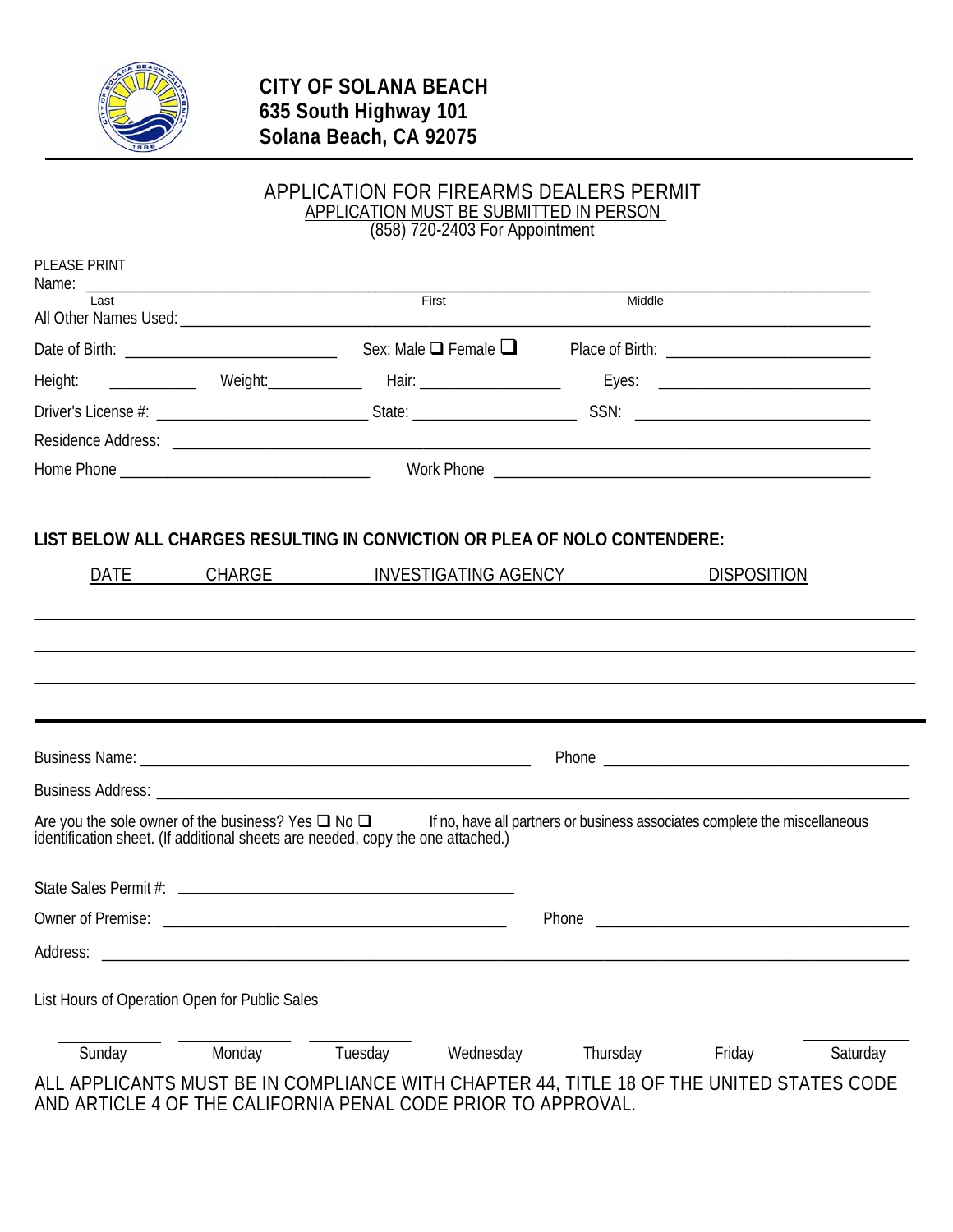## APPLICATION FOR FIREARMS DEALER PERMIT (Continued)

What types of firearms will you be dealing in (check all that apply)? Concealable Only  $\square$  Non-Concealable  $\square$  Both  $\square$  New  $\square$  Used  $\square$ I CERTIFY UNDER PENALTY OF PERJURY THAT THE INFORMATION I HAVE GIVEN IS TRUE AND CORRECT TO THE BEST OF MY KNOWLEDGE AND BELIEF. I UNDERSTAND AND AGREE TO HAVING ALL REQUIRED NOTICES, UNLESS OTHERWISE SPECIFIED, SENT BY U.S. MAIL TO THE ADDRESS GIVEN ON THIS APPLICATION. I HAVE READ AND UNDERSTAND THE SECTIONS OF THE SOLANA BEACH MUNICIPAL CODE DEPARTMENT TO FIREARMS DEALERS. \*\*Certain information provided in this application may be disclosed pursuant to valid requests for public information.

Signature of Applicant Date of Applicant Date of Applicant Date of Applicant Date of Applicant Date of Applicant Date of Applicant Date of Applicant Date of Applicant Date of Applicant Date of Applicant Date of Applicant D

# YOU ARE REQUIRED TO SUBMIT THE FOLLOWING DOCUMENTS WITH YOUR APPLICATION: (INCOMPLETE APPLICATIONS WILL NOT BE ACCEPTED)

- 1. Photo identification (California driver's license or state-issued identification card only).
- 2. Four (4) photographs measuring 2"x2" photos can be taken at no charge in our office by appointments.
- **3.** Fee in the amount of & fee for each additional owner or partner (new) (renewal). **FEES ARE NONREFUNDABLE.**
- 4. Legal description of the property where the activity will occur \*\*,
- 5. A document showing that the applicant is the owner of the premises, or an agreement in writing by the owner permitting such use of the premises \*\*.
- 6. Fictitious Name Registration. If a corporation, a copy of the corporate papers issued by the State of California \*\*.
- 7. Miscellaneous identification sheet, identification card and fingerprints for business manager, if other than business owner, and all officers of corporation.
- 8. Copy of current ATF permit.
- 9. Copy of current State of California Department of Justice Certificate of Eligibility.
- 10. Miscellaneous identification sheet for any additional owners or partners.
- 11. Business Registration Certificate from the City of Solana Beach.

## \*\* **Items #4, 5** & **6 for new applications only.**

| PLANNING DEPARTMENT |                    |                 | CODE COMPLIANCE/FIRE DEPARTMENT                                                                                                                |
|---------------------|--------------------|-----------------|------------------------------------------------------------------------------------------------------------------------------------------------|
| Approved $\Box$     | Disapproved $\Box$ | Approved $\Box$ | Disapproved $\Box$                                                                                                                             |
|                     |                    |                 |                                                                                                                                                |
|                     | Date $\_\_$        |                 | Date: and the state of the state of the state of the state of the state of the state of the state of the state<br>By: $\overline{\phantom{a}}$ |
|                     |                    |                 |                                                                                                                                                |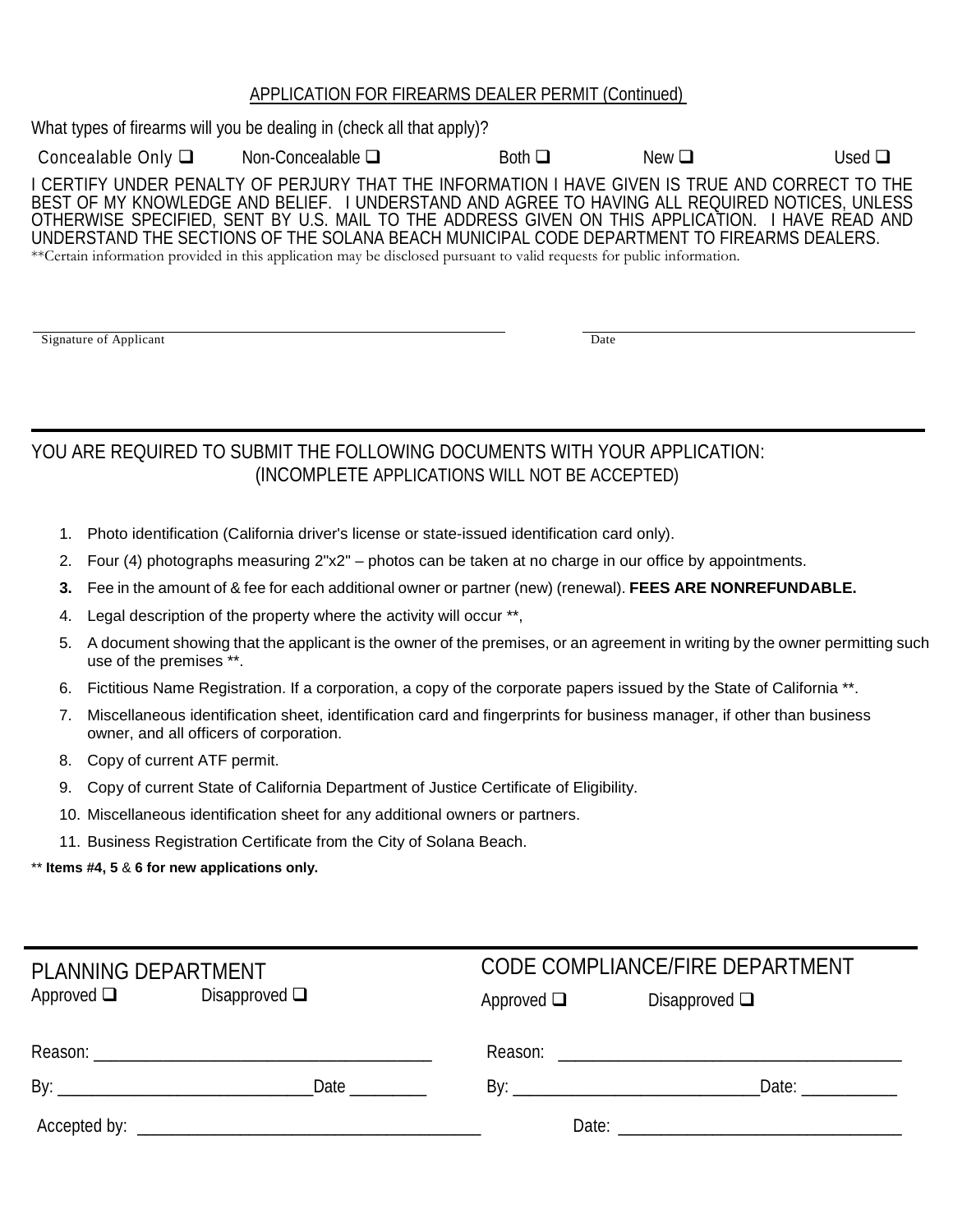#### APPLICATION FOR FIREARMS DEALER PERMIT (Continued) COMPANY EMPLOYEES ENGAGED IN WEAPONS TRANSACTIONS **(PLEASE PRINT)**

| <b>NAME</b>              | <b>SSN</b>    | Hgt.                         | Wgt. |
|--------------------------|---------------|------------------------------|------|
| <b>Residence Address</b> | Home Phone    | Hair                         | Eyes |
| City/State/Zip           | Date of Birth | Driver's License # and State |      |
| <b>NAME</b>              | <b>SSN</b>    | Hgt.                         | Wgt, |
| Residence Address        | Home Phone    | Hair                         | Eyes |
| City/State/Zip           | Date of Birth | Driver's License # and State |      |
| <b>NAME</b>              | <b>SSN</b>    | Hgt.                         | Wgt. |
| <b>Residence Address</b> | Home Phone    | Hair                         | Eyes |
| City/State/Zip           | Date of Birth | Driver's License # and State |      |
| <b>NAME</b>              | <b>SSN</b>    | Hgt.                         | Wgt. |
| <b>Residence Address</b> | Home Phone    | Hair                         | Eyes |
| City/State/Zip           | Date of Birth | Driver's License # and State |      |
| <b>NAME</b>              | SSN           | Hgt.                         | Wgt. |
| Residence Address        | Home Phone    | Hair                         | Eyes |
| City/State/Zip           | Date of Birth | Driver's License # and State |      |
|                          |               |                              |      |